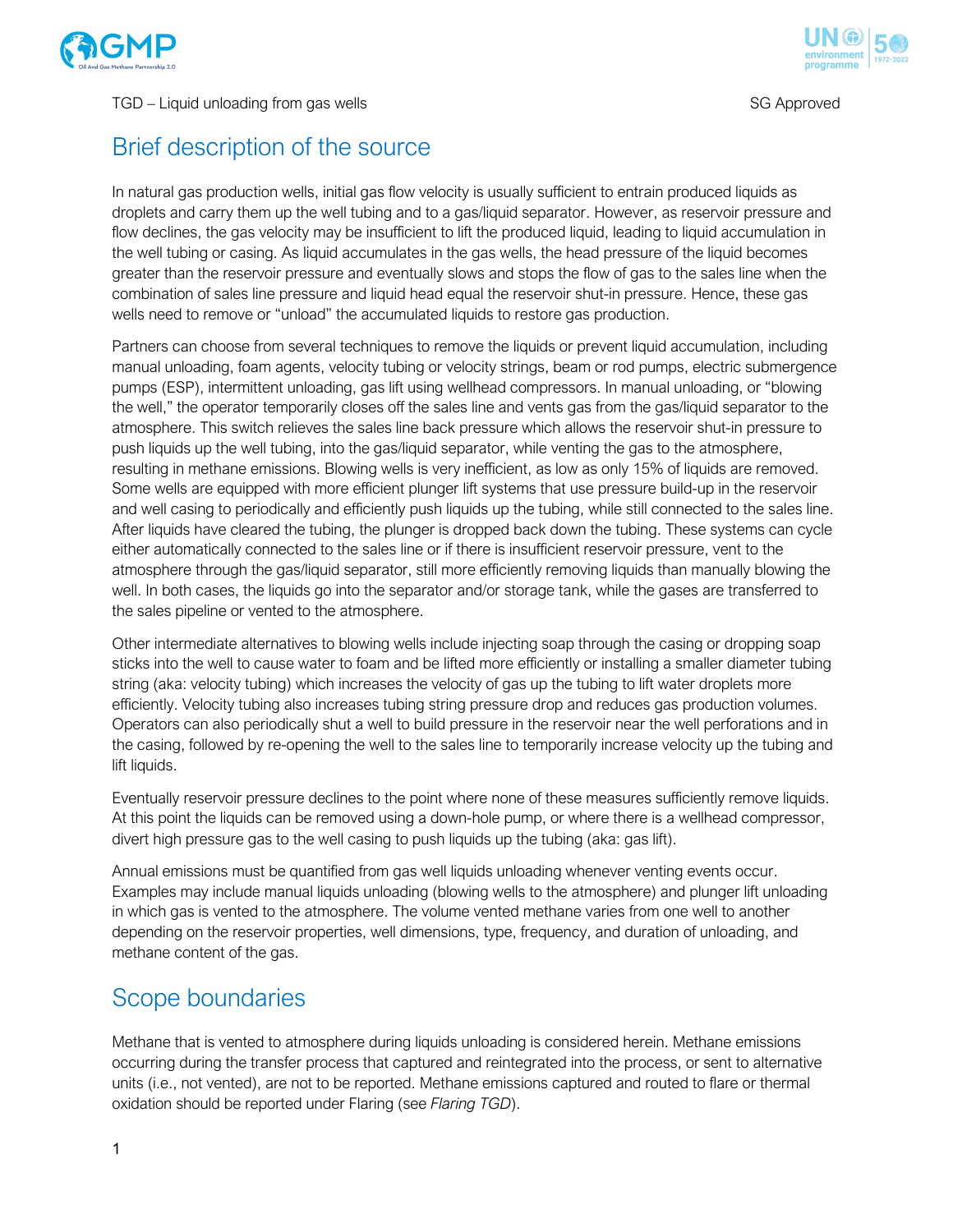



TGD – Liquid unloading from gas wells SG Approved and the state of the SG Approved Guidance on materiality is presented in the *General principles TGD.*

# Quantification methodology – Level 3

### Emission factors

Accepted source-level emission factors, as defined in the *General Principles TGD*, or those prescribed by local regulation are considered as providing Level 3 estimates, provided they are specific for the source type. Partners are encouraged to use emission factors that best represent conditions and practices at their gas wells and adjust the factors, where warranted, to more accurately estimate emissions given differences between the reference system on which the emission factor is based, and their systems.

An emission factor that represents emissions of methane volume per year per well or per event can be applied for liquids unloading, adjusted for operating parameters. Operating parameters include whether the well does or does not have a plunger lift and the frequency of vented events<sup>1</sup>. The following table presents examples of emission factors which can be used to estimate methane emissions from liquids unloading.

| Source                                                               | Methane Emission Factor     |               |                |
|----------------------------------------------------------------------|-----------------------------|---------------|----------------|
|                                                                      | (sm <sup>3</sup> /yr/event) |               | (scf/yr/event) |
| Liquids Unloading Venting - without using plunger lifts <sup>2</sup> | 96.3                        |               | 3,400          |
| Liquids Unloading Venting - using plunger lifts <sup>2</sup>         | 4.7                         |               | 166            |
|                                                                      | sm <sup>3</sup> /event      | Scf CH4/event | Avg. events/yr |
| Liquids Unloading without Plunger Lift <sup>3</sup>                  |                             |               |                |
| < 10 events per year                                                 | 609                         | 21,500        | 2.9            |
| $11 - 50$ events per year                                            | 682                         | 24,100        | 20.3           |
| $50 - 200$ events per year                                           | 991                         | 35,000        | 75.6           |
| Liquids Unloading with Plunger Lift <sup>3</sup>                     |                             |               |                |
| < 100 events per year                                                | 273                         | 9,650         | 7.7            |
| > 100 events per year                                                | 36                          | 1.260         | 1200           |

1 From API, ANGA. Characterizing Pivotal Sources of Methane Emissions from Natural Gas Production. Sept 21, 2012. Retrieved from: http://www.api.org/~/media/Files/News/2012/12-October/API-ANGA-Survey-Report.pdf.

<sup>2</sup> Average of 2012 and 2013 Method 1 liquids unloading emissions for wells with plunger lift from GHGRP reporting to EPA (data released November 30, 2014)

<sup>3</sup> "Methane Emissions from Process Equipment at Natural Gas Production Sites in the United States: Liquids Unloadings." Dr. Allen, University of Texas, Environmental Science & Technology, December 9, 2014

# Quantification methodology – Level 4

### Direct measurement and measurement-based emission factors

Measurements (including continuous and periodic monitoring) or emission factors developed based on representative measured emissions are considered Level 4 emissions quantification. Measurements must be taken that represent the total flow and associated methane content of each gas stream that is vented to atmosphere during liquids unloading.

Level 4 emissions quantification can be based on measurements conducted on a representative sample. System configurations and operating conditions (e.g., unloading with or without plunger lifts, number of unloading events per year, duration of unloading events, reservoir properties, methane content of gas) should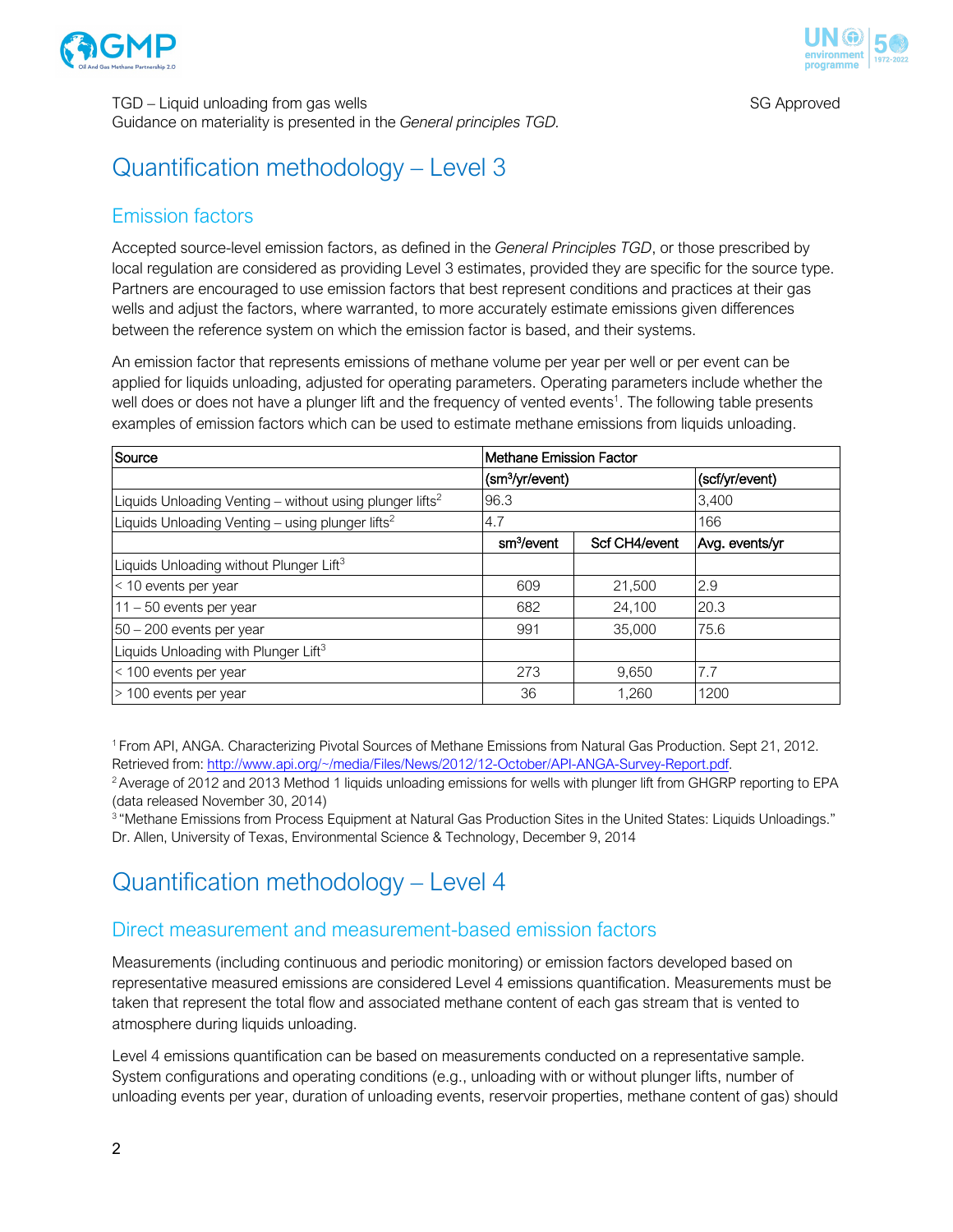



#### TGD – Liquid unloading from gas wells SG Approved and the state of the SG Approved

be considered in determining 'like' systems that carry a common emission factor. Each system that is not 'like' will require determination of a separate emission factor for that system based on the appropriate measurement studies. For guidelines on the methodology to develop a statistically representative sample, please refer to the [*Uncertainty and reconciliation guidance*].

Direct measurement is practical for manual, intermittent, or plunger lift liquids unloading in which venting to the atmosphere occurs from a vent stack (or storage tank with a vent stack) $4.5$ . Viewing the vent with an infrared optical gas-imaging camera can also identify emission points that should be measured. After reviewing the site flow configuration and determining the emission location(s), the flow can be measured from the emission point(s). Accepted equipment and techniques, as defined in the *General Principles TGD,* for determining gas flow are to be employed. Following are typical equipment that work well on liquids unloading events, but the list is not exhaustive $4.5$ :

- Vane anemometer
- Hotwire anemometer
- Turbine meter

Accepted equipment and techniques, as defined in the General Principles TGD, for determining methane content can be employed.

NOTE: Direct measurement may not be feasible or practical for well swabbing due to the nature of the activities and venting (from the well bore/wellhead). Other liquids unloading (or removal) methods such as surfactants, velocity strings, downhole pumps, and compressors in which gas is not vented do not warrant direct measurement.

4 More details on various detection and measurement equipment can be found at CCAC, *Conduction Emissions Surveys, Including Emission Detection and Quantification Equipment – Appendix A of the OGMP Technical Guidance Document,*  2017

5 U.S. EPA. Greenhouse Gas Reporting Program. Subpart W – Petroleum and Natural Gas Systems. Section 98.234: Monitoring and QA/QC requirements, 40 CFR 98.234(b).

### Engineering calculations

Accepted engineering calculations that capture all relevant emissions, as defined in the *General Principles TGD*, use measured activity data (i.e. flows and compositions) and consider all major physical and chemical processes relevant to the venting of methane during liquids unloading are considered Level 4 emissions quantification. Measured activity data can be continuous or based on a representative sample. As with direct measurement, engineering calculations may be performed for a representative sample of like systems and then applied to the larger population to quantify methane emissions. For guidelines on the methodology to develop a statistically representative sample, please refer to the [*Uncertainty and reconciliation guidance*].

Following are examples of engineering calculations which can be used to quantify methane emissions from liquids unloading events, but the list is not exhaustive.

### Wells without plunger lift systems $6$

$$
E = V * \left( (0.37 \, X \, 10^{-3}) * CD^2 * WD * SP \right) + \sum_{q=1}^{V} (SFR * (HR_q - 1.0) * Z_q)
$$

- $E =$  Annual natural gas emissions at standard conditions, in cubic feet per year (scf).
- $V =$  Total number of unloading events per year per well.

 $0.37 X 10^{-3} = \frac{3.14 (pi)}{4} / (14.7 * 144)$